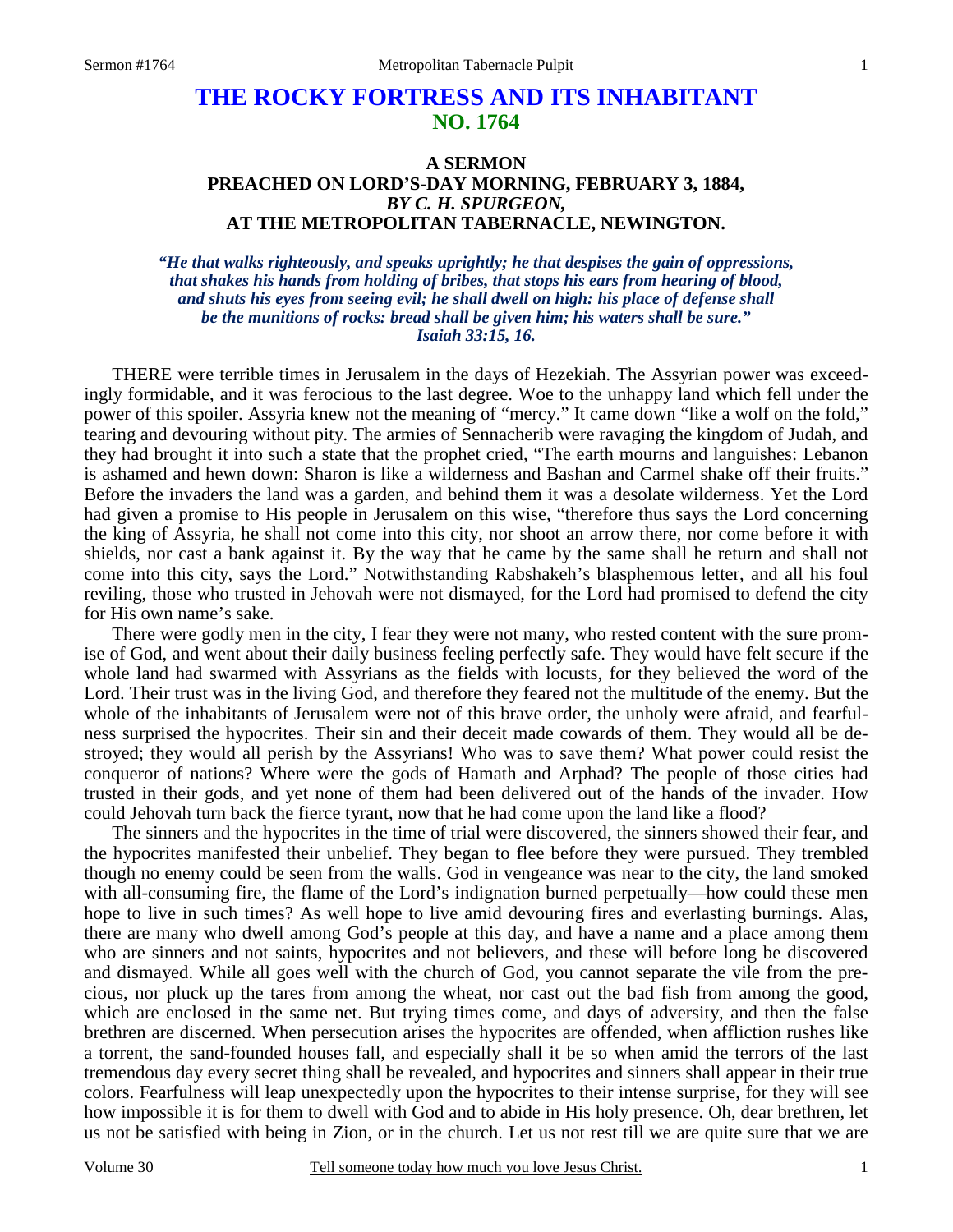not sinners in it, that we are not hypocrites in it, for, mark you, if our religion is not sanctifying and true, it will fail us in the hour of trial. If our confidence in God does not make us calm and hopeful in the time of temptation and sorrow, what is the use of it? Yet it is certain that no man shall find his profession to be of use to him in testing times but he that is true in it, he that is thorough in it, he that is neither a sinner nor a hypocrite in the sense in which those words are here used. Safety in Zion belongs to those born in her by regeneration, reared in her by sanctification, enfranchised in her by faith in the Son of God, settled in her by fixed principles, confirmed in her by obedience to her laws, and bound to her by intense love of her king and her citizens. Such "shall dwell on high" secure from danger, and only such, the aliens and foreigners within her gates shall before long be driven forth with shame.

 We are going to look this morning at these favored people; first, to *note their character,* secondly, to *observe their security,* and to finish, thirdly, by stirring up all present to *seek their felicity*. Oh, for the aid of the Holy Spirit the entire sermon through!

### **I.** First, let us NOTE THEIR CHARACTER.

 They are described in part in the words of our text, but I am obliged to go a little further afield for one essential part of their character. The true people of God who in the time of danger will be preserved are a people *who display a humble, patient, present faith in God*. They reveal their character in the second verse of the chapter before us when they pray—"O Lord, be gracious unto us; we have waited for You: be You their arm every morning, our salvation also in the time of trouble." They humbly cry, "O Lord, be gracious unto us." They are a praying people, who make their appeal to God under a sense of need; they are not fatalists for they pray, neither are they self-sufficient, for they seek help from God. They beseech the Lord to bless them not according to their own merit, but according to His grace. Though their outward life has been cleansed, and their hearts are renewed, yet they do not imagine that they have any claim upon God, but their appeal is to His free favor, "O Lord, be gracious unto us." They are not a people who think that God will be gracious necessarily, and that, therefore, they need not pray for mercy, for they are found crying to Him in earnest prayer. They are, you see, a trustful people, who feel that they have need, and that their need can only be fulfilled by the sovereign grace of God, to whom they make supplication. Those who dwell on high with God are always lovers of grace; it is the top and bottom of their hope.

 Furthermore, they are a waiting people, "We have waited for You." If the Lord does not seem to hear their prayer at once, they nevertheless expect that He will do so, and therefore, they wait expectantly. If at once they have not all the comfort and joy they would desire, they tarry God's pleasure, not rushing into sin to snatch a hasty rescue, nor running away at the first rebuff and saying, "What profit is there if we wait upon Him?" Quite certain that the Lord does hear prayer, and that He waits to be gracious, they hopefully wait His time, for His appointments are always wise.

 They are a people who have a present faith, which they exercise every day, saying, "Be You their arm every morning!" They do not imagine that by having trusted in God years ago they have obtained salvation, and therefore may now live without faith, but they believe today as they believed from the beginning of their Christian life, and so prove it true that "the just shall live by his faith." Every step they are depending, every morning they are looking up to the hills from where their help comes. These are the true people of God, and the only people of God—trusting, hoping, expecting, relying and resting upon the Lord their God. The fear of the Lord is their treasure, and they cry with exultation in the language of the  $22<sup>nd</sup>$  verse, "The Lord is our judge, the Lord is our lawgiver, the Lord is our king; He will save us." The description in our actual text is the portrait of their outer life, but a living faith is the secret basis and foundation of it all.

 This being understood, our text gives a description of these people, setting out their various features. It first describes *their feet*, or how they walk, "He who walks righteously." Faith has an effect upon our entire manhood. When a man believes, his faith affects every part of him, it operates upon his actions, thoughts, wishes, and designs, and it affects both his private and public life. One of the first evidences of a true belief in God is that a man walks righteously. He tries to act rightly towards his God and towards his fellow men, and thus he is led to be devout before the Lord, and upright among men. The rule of right is the rule for him, not policy, nor the hope of gain, nor the desire to please, much less the lust of the flesh and the pride of life. By the grace of God he labors above all things to walk in the narrow way of true holiness. I want you to notice this, because the promise I am going to speak about belongs only to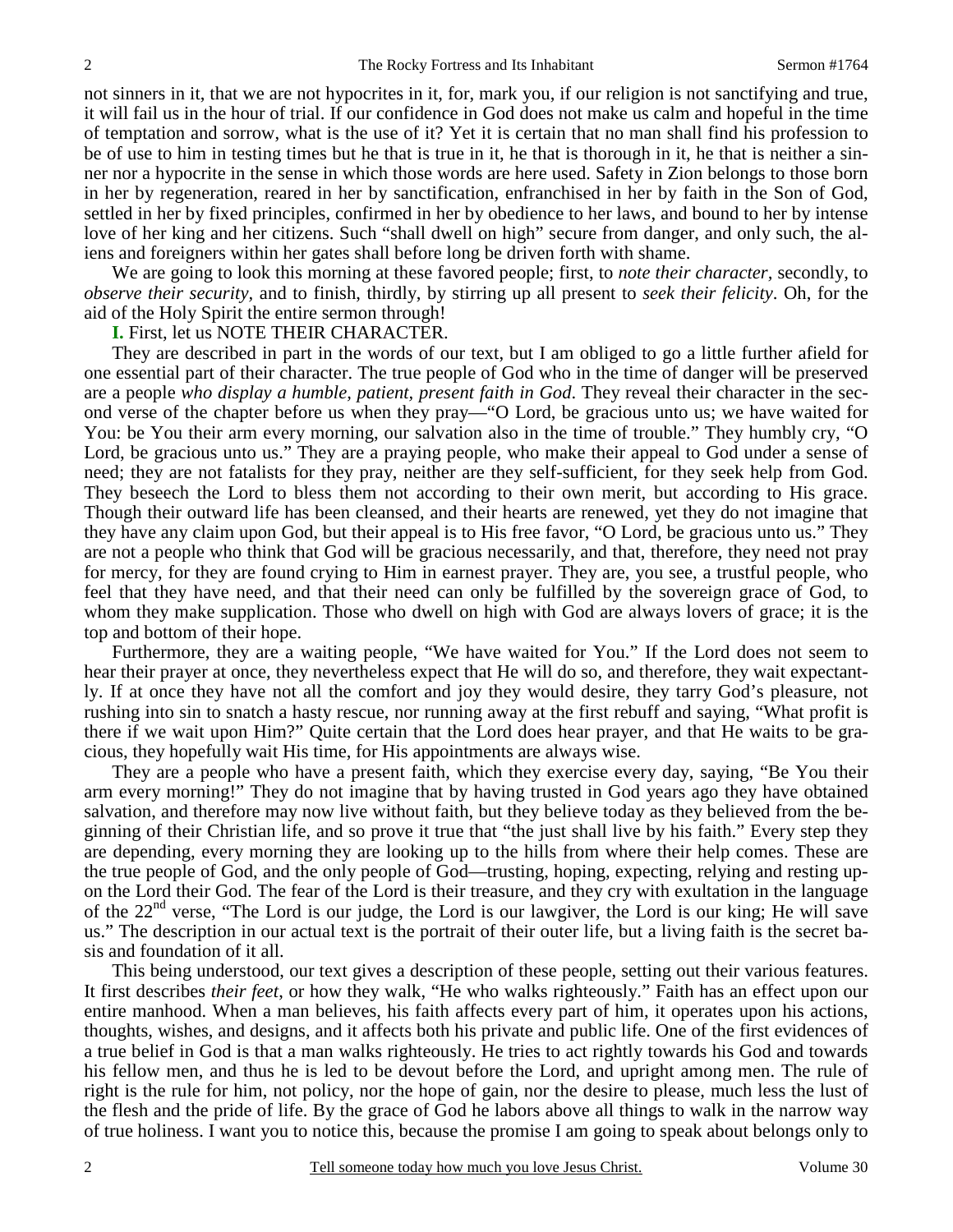the people who answer to this description, therefore see you to it that you do not take the comfort of the promise if you come not under the character to whom that comfort is given. The man who does not walk righteously shall not dwell on high; there shall be no place of defense for him. If we depart from the ways of righteousness, and run in the paths of the wicked, we shall meet with the same fate as they. "Be not deceived; God is not mocked: for whatsoever a man sows that shall he also reap." Where the grace of God truly dwells, and a living faith is in exercise, the man becomes righteous in his walk and conversation, and his course is more and more conformed to the will of the Lord. I deny that a man is a believer in the Lord Jesus if he remains a dishonest man; I deny that he has real faith in Jesus Christ if he is rotten in heart, unjust in business, and untrue in life. He knows not Christ who delights in iniquity. So you see that the first description of this blessed man who is to dwell on high is very searching, for it does not relate to his profession, but to his walk and conversation from day to day. It is not talk, but action that we have here. Here is no room for the fiction of formality; all is fact, fact of daily life.

 The next feature that is described is *his tongue—*"He speaks uprightly." No description of a man's character can be perfect which does not include his speech. A man who lies, or who talks obscenely or profanely, is a bad man! A man, whose words are arrogant and boastful, cruel and slanderous, unreliable and deceptive, unchaste and impure, is no child of God. The grace of God very speedily sweetens a man's tongue, and if his religion does not operate upon his speech, surely it is not the religion of the pure and holy God. "By your words you shall be justified, and by your words you shall be condemned." If the tongue is set on the fire of hell, the heart is not on fire with grace from heaven. The doctor says, "Stick out your tongue," and he judges the symptoms of health or disease thereby, assuredly, there is no better test of the inward character than the condition of the tongue. "Out of your own mouth will I judge you" is a fair decision. If, then, our lips do not speak uprightly, that is, speak truthfully and justly, if our tongue is not salted and sanctified by the grace of God, then we cannot claim any of the privileges which are described in our text. God grant that we may prove by our conversation that the Lord has renewed us in our inner man.

The next feature is *the heart*—"He that despises the gain of oppressions." Not only does he not oppress any man, nor wish to gain anything by extortion or by grinding the faces of the poor, or by any act of unrighteousness, but he thinks such gain as might be made in that fashion to be utterly contemptible—he despises it. He desires gain if it may come cleanly to him, prosperity is as welcome to him as to another man, for he has his own needs and the needs of his household for which he is bound to provide, but if any should say to him that there is gold to be had through pinching the laborer in his wages, or through grasping by law that which is not morally his own, he abhors the thought. He says of such gain, "I would not win it if I could. I would not put such evil money among my honest earnings; it would pollute all the rest of my substance." A good man is jealous lest he should seem to receive the wages of unrighteousness. He desires to receive his goods as blessings at the hands of God, and not to win them as a spoil from the oppressed. A true Christian would not bring into his house a thing over which he could not seek the blessing of God, he would count it a thing accursed like Achan's wedge of gold. Many ways of making money which are tolerated nowadays would be loathsome to a right-minded man. Though unrighteous practices should promise to fill his house with silver and gold, he would not follow them. He could not sell his Lord for pieces of silver. He despises the gain of oppression. It is as the mire of the streets to him. He looks down upon it with utter contempt. Dear friends, it little matters what our outward life may be, or even what our speech may be, if our heart is not affected by our religion. If grace only lies skin-deep in you, it has only saved your skin, but not your soul. Until grace touches the mainspring, it has done nothing to purpose, the heart must despise evil, as well as the lips denounce it. Until the wellhead is sweetened, the streams are foul. Not only must I do right, but love right; not only must I avoid wrong, but I must hate wrong; not only must I refuse unrighteous gain, but I must utterly despise it. See, my brethren, how much is necessary before any one of us can claim the choice blessings which are spread before us in the second part of our text.

 The portrait does not omit *the hands,* those important members of the body—those prominent actors both for good and for evil. In Isaiah's day bribery was connected with every government office high and low, but the good man "shakes his hands from holding of bribes." If money was slipped into his hand before he was aware of it, he shook it off with indignation. He would not take what was offered or keep what was given. There is still much bribery abroad, in indirect ways men are offered advantages if they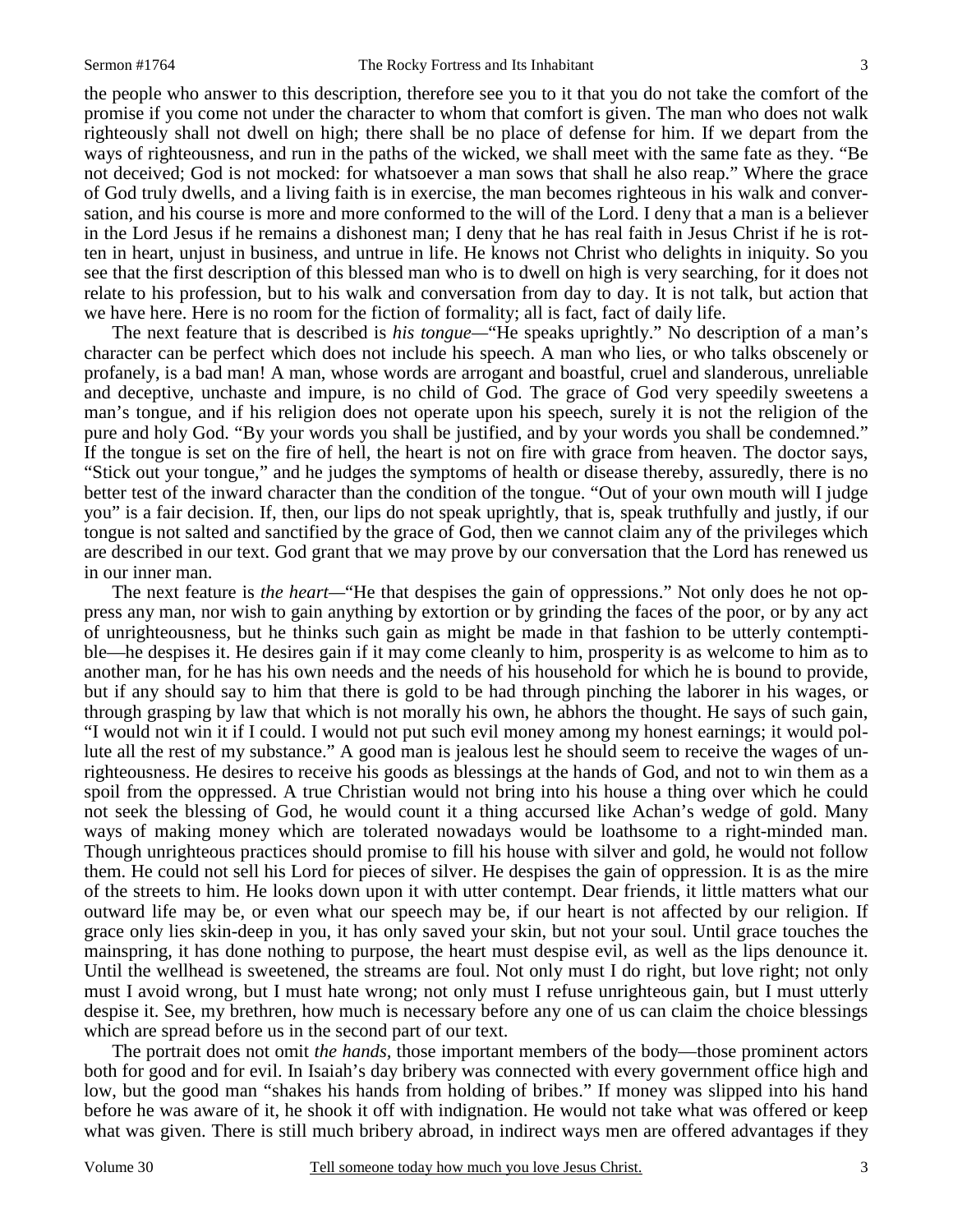will wink at evil, or frown on good. Satan tempts young and old with the old insinuation, "All these things will I give you if you will fall down and worship me." The Destroyer still makes merchandise of souls. Oh, for grace to shake off every sort of bribe from our hands as men shake off dust from their feet with utter abhorrence when their indignation is awakened. Clean hands are as necessary as renewed hearts. If your hands clutch the reward of a sinful trade, or a dishonest transaction, or if you hold a profit by countenancing wrong, or forbearing from right, you are not among the people whom the Lord has sworn to guard with His own right hand.

 Thus we have described the feet, the tongue, the heart, and the hand. Now comes *the ear*—"that stops his ears from hearing of blood." Men, who delighted in war, in olden times, were apt to regale one another with their cruel deeds—whom they slew and how they slew them. They rolled the dainty morsels of cruelty under their tongues. In Hezekiah's time, I guarantee, tales were told with blood-red horror that would have made our ears tingle, and these were greedily listened to by those of a coarse spirit. But the good man in Jerusalem would not hear them. When a man boasted of having slain such an enemy, the godly man said, "Go tell your tale somewhere else, lest I bring you before the judge. I will not hear of your wicked doings. I cannot endure your brutal talk." He shut his ears, he drew back from the discourse; it was sickening to him. Now it is not the hearing of blood alone that you and I must avoid, but the hearing of anything that is tainted, prurient, skeptical, depraving. This has much to do with the health of a genuine Christian's soul—that he puts an embargo upon unclean conversation, counts it contraband, and will not allow it to enter his soul by the gate of the ear. He wisely shuts the gate, lets down an iron gate and pulls up the drawbridge, so that no filthy communication may come in by Ear-gate. The same sacred prudence prevents our reading books which are corrupt, or false. As soon as we reach a page which has an ill savor about it, we drop the volume and return it to its owner, or if it is our own, we cast it into the fire that it may do no harm to others. The righteous man "stops his ears." He will not be interested in that which cannot subserve his highest interest. He is not willing to be like the king in the story, poisoned through the ear. He knows that an ill tale cannot injure him if he never hears it, and therefore he denies his curiosity that he may preserve his memory undefiled. He is deaf to news about which a good man would be mute. He has the blood upon his ear, to signify that his Lord has bought him with a price in that member, as well as in every other. Yes, his ear is bored to the doorpost of truth, that he may hear it and it only, with full intent of heart.

 The picture is complete when *the eyes* are mentioned—"and shuts his eyes from seeing evil." He cannot help seeing it as he goes along his pilgrimage through life, but he seeks not such a sight, and as much as he can he avoids it. He takes no pleasure in the most brilliant displays of folly. Vain pomps and glories charm him not. He does not seek his amusement in gazing upon gaudy wickedness. If there is turmoil in the street he is not the man that will be called as a witness to it, for he discreetly walks the other way, leaving off strife before it is meddled with. He is one that does not leap into the ditch in the hope that he may come out of it without being covered with mire, but he chooses the clean path and keeps out of harm's way. When others crave to see life, he judges such life to be death, and pursues a nobler path. He wishes to see only that which is good, and true, and helpful to his progress to heaven. Opened eyes and ears are good, but sometimes closed eyes and stopped ears are better. You know the old classic story of how Ulysses caused his sailors to pass the rocks of the Sirens in safety. The sweet enchanting song of the fatal sisters would have fascinated the mariners, and drawn them upon the rocks, and so the crafty Ulysses sealed the ears of all his mariners with wax, lest the sweet deluders should destroy them—

#### *"Then every ear I barr'd against the strain, And from access of frenzy lock'd the brain."*

To be blind and deaf and dumb in some places would be far better than to hear and see and speak to our own condemnation, it is infinitely better to enter into life halt or blind or deaf, than, having all our powers, to use them for sinful purposes, and fall into the fires of hell at the last.

 Shortly, the text means just this, that a true believer is a man who has himself well in hand, having mastery over his whole manhood. He has a bit in the mouth of all the steeds which draw the chariot of life, and he holds them under due control. He will not let his ear or his eyes delude his fancy, or his feet or hands deface his conduct, nor his heart or tongue betray his spirit. He will have nothing to do with evil, he has no fellowship with it, and his spirit is redeemed, regenerated, renewed. He will not be flat-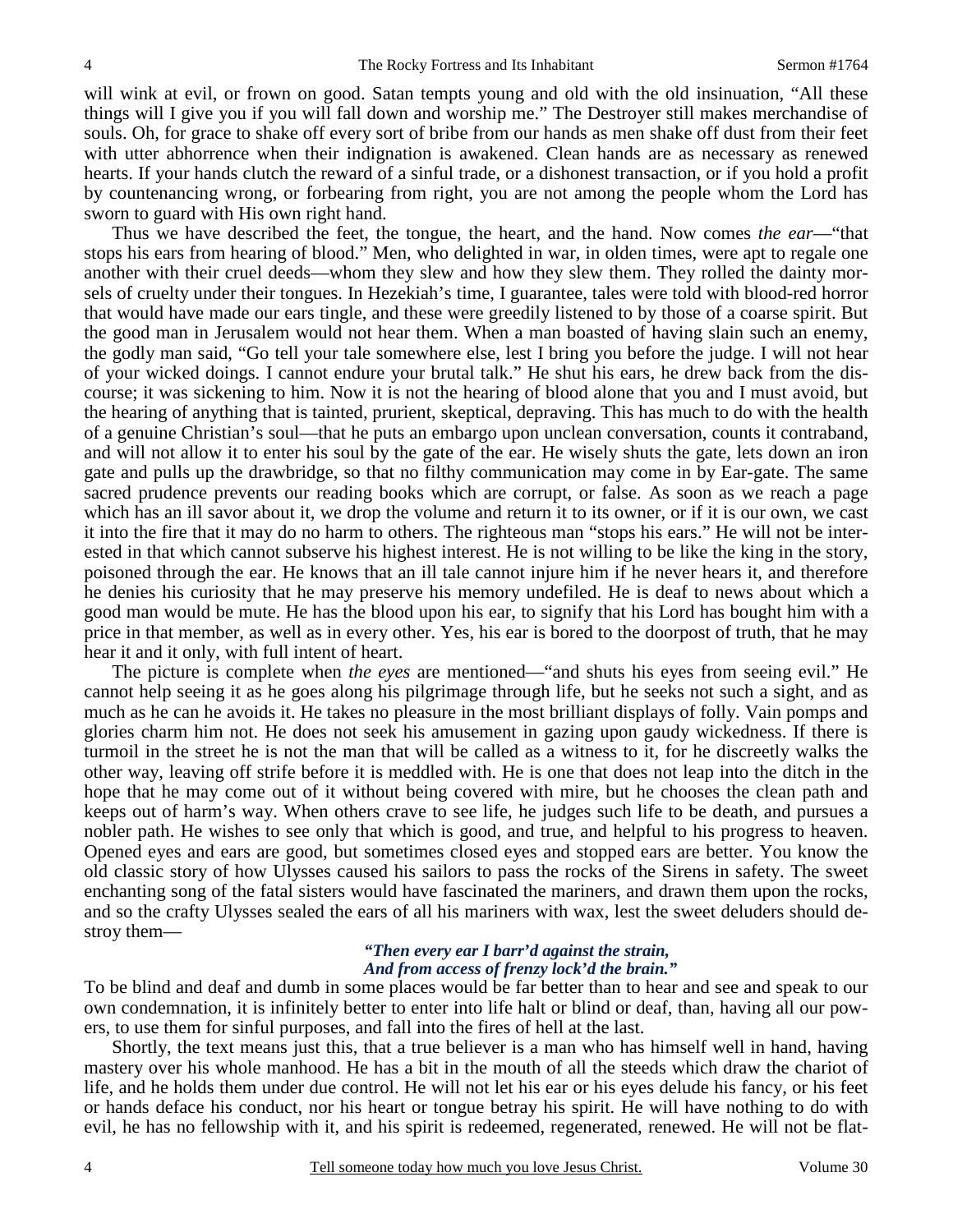The true Christian is a man who keeps himself clear of the common sins of the age, the popular vices which flourish uncondemned. The sins mentioned in the text were those current in Jerusalem. There they oppressed the poor, they ground them down in their rents, in their wages, in the price of food, in the usury demanded for loans, there they took bribes, and sold justice. But the good man did not because of the fear of the Lord. In Jerusalem men-at-arms gained wealth by deeds of blood and violence, they devoured widows' houses and ate up the inheritances of the fatherless, but the child of God did not. He was out of the fashion. Gainful sins were to him most accursed. He would rather suffer wrong than inflict it. David sketched this man in his  $24<sup>th</sup>$  Psalm, and with this I give a finishing stroke to the portrait—"Who shall ascend into the hill of the Lord? Or who shall stand in His holy place? He that has clean hands, and a pure heart; who has not lifted up his soul unto vanity, nor sworn deceitfully. He shall receive the blessing from the Lord, and righteousness from the God of his salvation."

**II.** We have reached our second head. I ask you to follow me while, concerning these godly men, WE OBSERVE THEIR SECURITY.

 Observe it, first, *as it is pictorially described* in the text. The times are those of war. The battle rages in the plain, but, "he shall dwell on high," aloft upon the craggy rocks shall be his citadel. In times of invasion men resorted to the highest mountains and rocks, that there they might be sheltered among the lofty fastnesses. While others flee, this man shall dwell—dwell at ease, in permanent peace, and that dwelling shall be on the heights, far beyond the reach of the invader. Is not this glorious? The bands of robbers ravage all around, but they cannot plunder *him;* he looks down upon them and defies their power. There upon the inaccessible rock stands the city of peace, its quiet walls gleaming in the sunlight, and flashing back a calm defiance to the foe. "Mark you well her bulwarks." A believer dwells on the heights, his life is hid with Christ in God; he cannot be reached by the darts of the adversary.

 "Yet," says one, "though he dwells on high the enemy may reach him by scaling-ladders, or by some other means of assault." By no means shall they smite him, for he shall have a "place of defense." Is it not written, "In the fear of the Lord is strong confidence: and His children shall have a place of refuge"? "Salvation will God appoint; for walls and bulwarks." As a castle prepared for war, as "the tower of David built for an armory," so shall the Lord be unto His people. The adversary shall rage in vain, dashing himself against ramparts which he cannot shake. He shall go round the city like a dog, but find no entrance, for the Lord is there.

 "Yet," says one, "these walls may be dashed down, or may fall into decay." Not so, for "His place of defense shall be the munitions of rocks." Stupendous rocks, firm, massive, enormous, shall furnish him a hiding place. Immutable strength shall gird him around both by day and by night forever and ever. "His place of defense shall be the munitions of rocks." Not one fortification, but many shall make up his stronghold. Mountains shall be round about him, the solid foundations of the earth shall stand between him and the enemy, and nothing shall by any means hurt him—

> *"Mountains of stupendous rock His dwelling place shall be, There might his soul without a shock The wreck of nature see."*

"Yet," says one, "the enemy may starve a man out of his citadel; rock cities have been captured at last, because the inhabitants have been pinched with hunger. There has been nothing for the men-at-arms to eat, and therefore they have sold their castle for bread." But this is also provided for, "His bread shall be given him." God will take care that the godly shall not want. As the Lord's chosen cannot be driven out, so they shall not be starved out. The believer shall hold the fort till Christ shall come, for the bread of angels shall be rained upon him sooner than he shall lack.

 "Ah, well," says one, "but even if bread could be conveyed into the fortress, yet you know these elevated positions cannot be readily supplied with water, and by thirst they may be forced to yield." The promise has thought of that also, for it is written, "his waters shall be sure." The well within the gate shall never fail, the hidden springs shall never be dried up, and the people of the city shall drink and drink as much as they will, and yet the supply shall never be exhausted. O you enemy, let your hopeless warfare end! Give up the conflict, for vainly do you beleaguer the city of God! The chosen of the Lord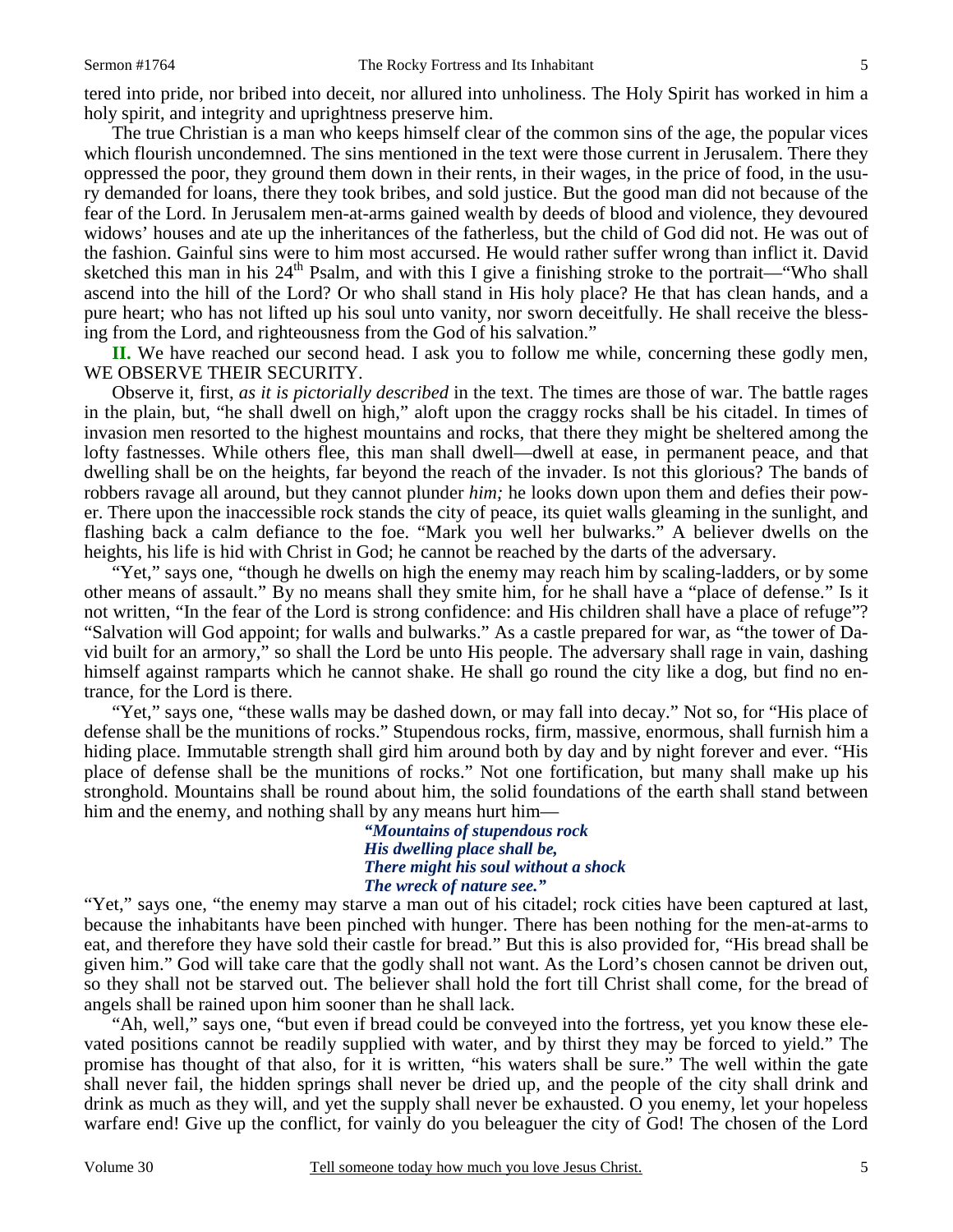shall never be conquered by the foe, for his God has taken measures to garrison him against all assaults and to deliver him in all straits.

 Do you remind me that all this is poetry? I answer, "It is a poetical description, but it is true in every jot and tittle," and so I ask you to accompany me while we consider this thing *as it may be actually experienced*.

 It is a matter of fact that the man who believes in the Lord Jesus Christ, and lives as a Christian should live, dwells on the heights. His mind is lifted up above the common cares, and worries, and vexations of life. The Holy Spirit has begotten him again unto a lively hope by the resurrection of Jesus Christ from the dead, and therefore his conversation is in heaven, from where he looks for his Savior, the Lord Jesus. I am sure that many of you know what it is to ride on the high places of the earth, and to look down upon the world as a poor, paltry thing. You have walked with God in light, even as He is in the light, and then you have been filled with a joy which no man takes from you, and you have trod the world beneath your feet, and all that earth calls good or great. Thus has it been true of you, "he shall dwell on high."

 You have also found that you have had a place of defense in time of trouble. Though often assailed, you have never been really injured. Unto this day the rage of man has caused you no real loss. You can understand today the meaning of that word, "Who are you that you should be afraid of a man that shall die, and of the son of man which shall be made as grass?" Even Satan himself has not been able to overthrow you. You have trod upon the lion and the dragon. In the name of the Lord you have resisted the devil, and he has fled from you. Tell it out this day to all the sons of men, that the Lord your God has been a wall of fire round about you. I also will join you in this glorying. "O my soul, you have trod down strength!" All things have worked together for good to us up till now and we know it, we have had a place of defense, and in this we will rejoice and be glad.

 And do you not know today how secure, how immutable is your defense? Even as the eagle on the rock cannot be reached by the fowler, so are you secure. Look! You have God's promise—"I will never leave you nor forsake you!" "No good thing will He withhold from them that walk uprightly." These promises are the munitions of rocks behind which you are sheltered; the sure words of an unchanging God are your bulwarks. You also have the oath of God as your high tower, for He has sworn by Himself because He could swear by no greater. There stands His covenant made up of promises, secured by oath, and ratified by blood. Who shall break within that line of defense? What munitions of rock can be compared with these things in which it is "impossible for God to lie"—these pledges which God can never dishonor, these guarantees of everlasting faithfulness that can never be questioned. Oh, the blessed security of a child of God!

 At this present moment, O child of God, you are dwelling where you must be safe, for, first, you were chosen before the foundation of the world, and God will not lose His choice, nor shall His decree be frustrated. Next, you have been bought with the precious blood of the Son of God Himself, and He will never lose what He has dearly bought. You have been quickened by the Holy Spirit, and such a life can never die. You know who has said, "I give unto My sheep eternal life, and they shall never perish, neither shall any pluck them out of My hand." You have been taken into the family of God, and made His child, and will your Father now disown you, or remove your name out of the family register? You are also joined unto Christ in one spirit, you are a "member of His body, of His flesh, and of His bones," and shall Christ be dismembered and the Son of God be torn in two? Believing in my Lord this morning I stand where the devils of hell cannot reach me, and where the angels of God might envy me, for I can exclaim in your name and in my own, "Who shall separate us from the love of God, which is in Christ Jesus our Lord?" We challenge earth and hell, time and eternity, to dissolve the blessed union between Christ and His people. Who is he that can harm you if you are followers of that which is good? If your confidence is in the living God, who, shall put you to shame?

 I must not fail to notice that the poetic utterance, "Your bread shall be given you," is also literally true. It has been true to you, my brethren, concerning your daily bread. That word is true, "Trust in The Lord, and do good; so shall you dwell in the land, and verily you shall be fed." At times there has been little on the table, but all-sufficiency has still filled the storehouse. When God multiplied the oil and the meal of the poor women at Sarepta, I do not believe that at any one moment she ever had more than sufficed for a single meal. Every day that Elijah lived with her, she had to scrape the bottom of the barrel,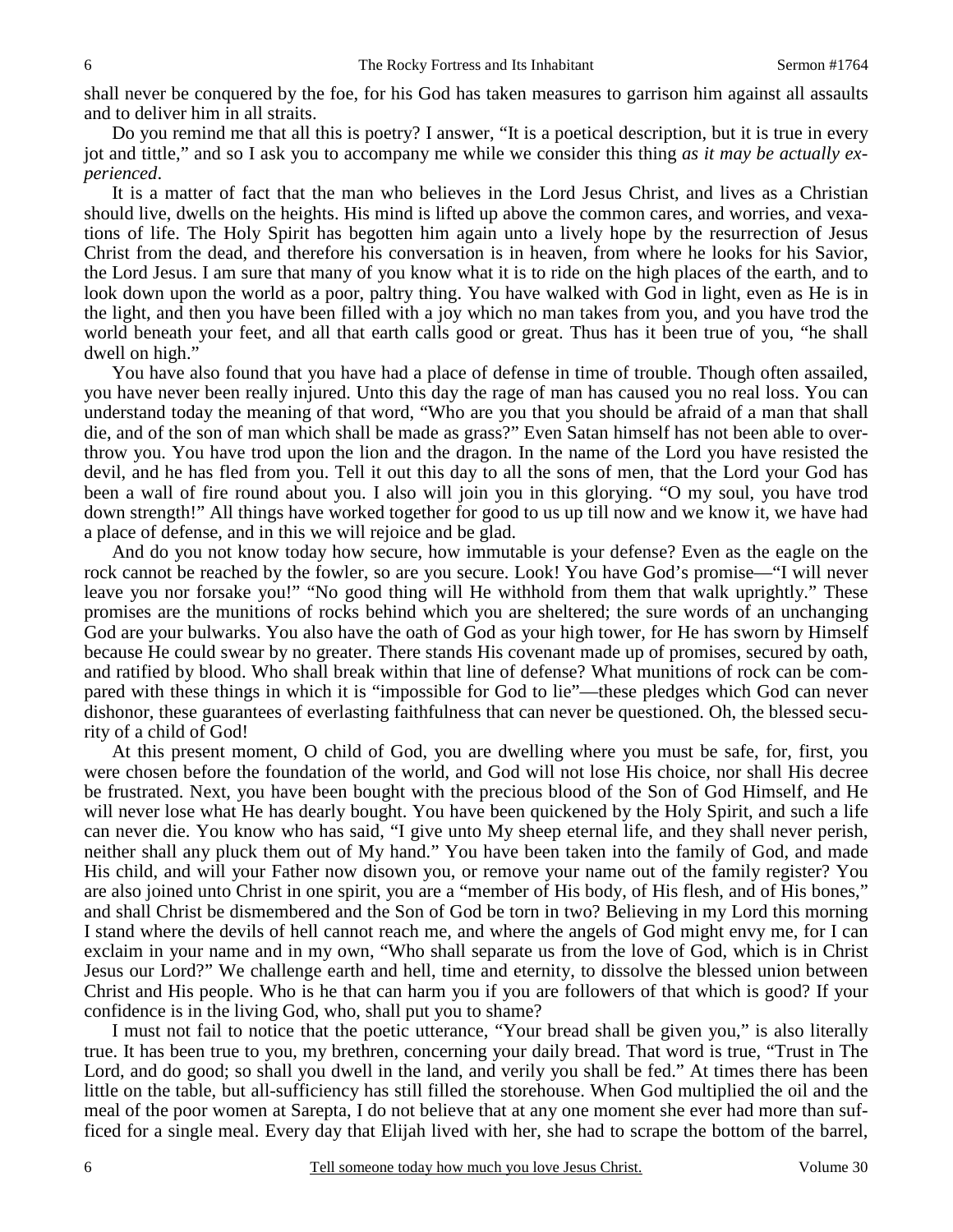for she had never more than a handful of meal and a little oil. We are not told that either the barrel or the cruse was filled up, but we read—"the barrel of meal shall not waste, neither shall the cruse of oil fail." You may frequently reach the end of your provision, but you can never exhaust your Provider. The meal may come by handfuls, and the oil may only drip out drop by drop, but what does that matter? Was not the manna from heaven a small round thing, and did it not fall morning by morning? If you have earthly provision as you need it, should it not suffice you? If you get as much as you need at this meal, and as much as you need for the next meal, is it not well? Are not the loaves of heavenly bread all the better for being fresh and fresh? The manna would not keep, but bred worms; who wants such unsavory food? There is nothing like living from hand to mouth when it is from God's hand to faith's mouth. Daily bread promotes daily gratitude, and from God's hand hourly providence brings multiplied tokens of love, and is a surer sign of remembrance than if we could have life's mercies all in a lump. "His bread shall be given him" refers also to heavenly bread, which we have even more cause to think about, than about the bread which perishes; this also shall be given us. If we are driven away from a faithful ministry, if we move to the utmost ends of the earth where we miss the means of grace, yet the Lord will feed our souls. If His ministers do not feed us, He will Himself minister to us. The word of the Lord shall not cease to nourish us. "The Lord is my shepherd, I shall not want."

 As for the waters, the living waters of grace and of the Holy Spirit, these shall always flow; in summer and winter shall the still waters be found at your side. Yes, they shall be within you "a well of water springing up unto everlasting life." Words cannot tell the privilege of the man who lives in God, and lives with God! He need not shiver in the damps of earth—he lives on high; he need not fear the fury of the enemy, for he has a place of defense; he need not dread the lapse of time, his munitions are of rock; he need not tremble at famine and drought, his needs shall all be met by the care of heaven. The man who knows His sins are forgiven, who is covered with the righteousness of Christ, who is in vital union with the Lord Jesus, who is indwelt by the Holy Spirit, that man, I say, need not desire to be any other than he is, but may give himself up to blessing and praising and magnifying the Most High every moment of his life till he is caught up to the highest heaven, to dwell where enemies cannot threaten nor necessities arise.

**III.** So this brings me to close by urging you, dear friends, to SEEK THEIR FELICITY.

 First, shall I need to say, "Do not try to obtain it by hypocrisy"? Since they are so happy, whom God favors, do not think that by getting your name into their church book you will necessarily be favored too. Oh, brethren, be true believers and not make-believers. Do not pretend to be what you are not. Sinners in Zion are still sinners, and they will one day be afraid. Hypocrites, though joined with the people of God, are still hypocrites, and will before long be surprised with fearfulness. Do not hope by a mere empty profession to win the blessedness of God's people, for by such means you will win a curse rather them a blessing.

 Secondly, do not hope to win the bliss of the righteous by self-righteousness, for although we have been describing righteous men this morning, yet we have not been describing self-righteous men. The self-righteous is not righteous; the two things are wide apart as the poles asunder. These very people whom God favored had sinned, for we read in the twenty-fourth verse of the chapter, "The people that dwell therein shall be forgiven their iniquity." The blessing is not to the man who glories in his innocence, but "Blessed is he whose transgression is forgiven, whose sin is covered." These favored people cried, "O Lord, be gracious unto us." They knew their need of grace. Do not hope that God will favor you when you neither confess your sin nor seek His grace. Self-righteousness damns; it is only the righteousness of God that saves. Seek the character and the privilege of the saints as a gift of divine grace. Gladly would I drop into your hearts and mouths that prayer of the second verse, "O Lord, be gracious unto us." I commend it to you. Go to your homes and in your silent chamber pour out your hearts with cries and tears, saying, "O Lord, be gracious unto us. We cannot walk in Your ways, and keep our tongue and eyes and ears as we desire to do unless we are renewed and preserved by Your grace. Be gracious in forgiving the past and in helping us for the future to live in Your fear and service. Do this through Christ Jesus our Lord, we implore You."

 Your prayer shall be heard, and these blessings shall be yours, but see to it that you seek unto the Lord by a sincere faith. Again, use the second verse as your guide, and cry, "Be You our arm every morning, our salvation also in the time of trouble." Commit yourself to the guardian care of the Lord